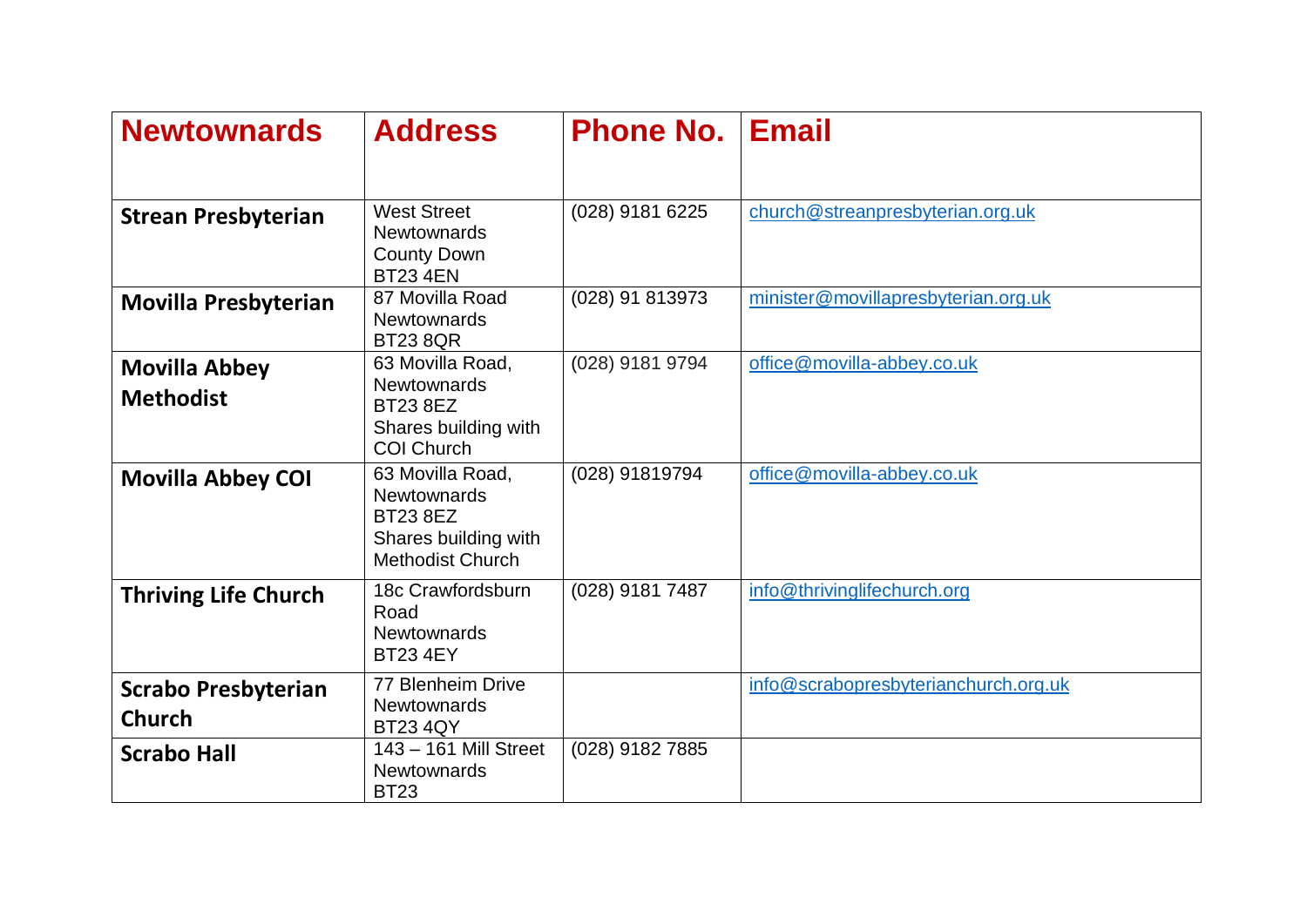| <b>Greenwell Street</b><br><b>Presbyterian Church</b> | <b>68 Greenwell Street</b><br><b>Newtownards</b><br><b>BT237LP</b>                                 | (028) 9181 9393                                            | n.nwm@btopenworld.com                         |
|-------------------------------------------------------|----------------------------------------------------------------------------------------------------|------------------------------------------------------------|-----------------------------------------------|
| <b>St Marks Parish</b><br><b>Church</b>               | <b>St Mark's Parish</b><br>Centre<br><b>Church Street</b><br><b>Newtownards</b><br><b>BT23 4AN</b> | (028) 9181 193<br>(Office)<br>(028) 9181 2527<br>(Rectory) | office@stmarksnewtownards.org.uk              |
| <b>Regent Street</b><br><b>Methodist</b>              | 50 Regent Street<br>Newtownards<br><b>BT23 4BT</b>                                                 | (028) 9181 5959                                            | info@regentstreetmethodist.org                |
| <b>Regent Street</b><br>Presbyterian                  | 48a Regent St<br><b>Newtownards</b><br><b>BT23 4LP</b>                                             | (028) 9182 2416<br>(office)                                | regent.st@btconnect.com                       |
| <b>Salvation Army</b><br><b>Newtownards</b>           | 19 Regent Street<br><b>BT23 4AB</b>                                                                | (028) 9182 1099                                            |                                               |
| 2nd Ards Presbyterian                                 | <b>Upper Mary Street</b><br><b>Newtownards</b><br><b>BT23 4DQ</b>                                  | (028) 9187 7649                                            |                                               |
| <b>1st Ards Presbyterian</b>                          | 66 Frances Street<br><b>Newtownards</b><br><b>BT237DY</b>                                          | (028) 91 811 802                                           |                                               |
| <b>Newtownards Church</b><br>of God                   | 10a, Zion Place<br><b>Newtownards</b><br><b>BT237ER</b>                                            | (028) 91 818119 /<br>Mob: 07871818918                      | Office@ardscog.org                            |
| <b>Ards Congregational</b>                            | 93 Victoria Avenue                                                                                 | (028) 9181 1322                                            | webmaster@newtownardscongregationalchurch.com |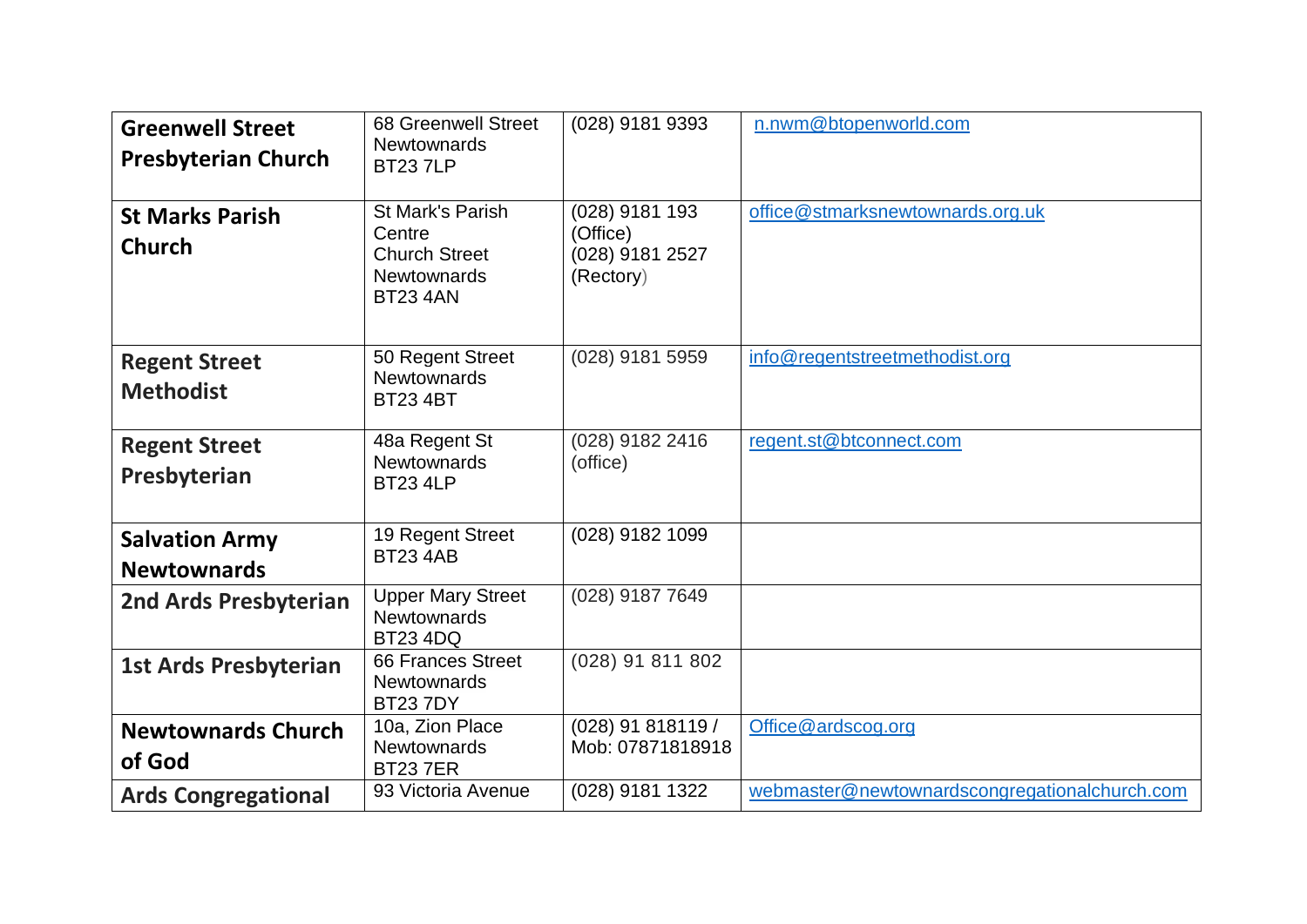|                                               | <b>Newtownards</b><br><b>BT237ED</b>                                          |                                    |                                                                                                        |
|-----------------------------------------------|-------------------------------------------------------------------------------|------------------------------------|--------------------------------------------------------------------------------------------------------|
| Ards Evangelical,<br><b>Loughries</b>         | 101 Bowtown Rd<br><b>Newtownards</b><br><b>BT23 8SL</b>                       |                                    | ardsevangelicalchurch@gmail.com                                                                        |
| <b>Northdown CFC</b>                          | The Warehouse<br>3 Glenford Way<br><b>Newtownards</b><br><b>BT23 4BX</b>      | (028) 9182 0341<br>(028) 9182 1721 |                                                                                                        |
| <b>Ards Baptist</b>                           | 47-51 Frances St<br><b>Newtownards</b><br><b>BT237DX</b>                      | 07452 964649                       | No email - only website contact form -<br>www.newtownardsbaptistchurch.co.uk/contact                   |
| <b>Ards Elim Penecostal</b>                   | 68 - 70 Court Street<br><b>Newtownards</b><br><b>BT237NX</b>                  | (028) 91823464                     | newtownardselim@gmail.com                                                                              |
| <b>Ards Non-Subscribing</b><br>Presbyterian   | <b>Victoria Street</b><br><b>Newtownards</b><br><b>BT237EB</b>                | 07966 836984                       | info@nspresbyterian.org (email for the whole N.S.<br>Presbyterian Church in Ireland).                  |
| <b>St Patrick's Catholic</b><br><b>Church</b> | 12 - 24 Upper North<br><b>Street</b><br><b>Newtownards</b><br><b>BT23 4JD</b> | (028) 9181 2137                    | ards-comber@btconnect.com<br>Webcam:<br>www.mcnmedia.tv<br>Website: www.newtownardsandcomberparish.com |
| <b>Grace Free</b><br><b>Presbyterian Ards</b> | 1-15 Beverley Park,<br><b>Newtownards BT23</b><br>7TN                         | (028) 91828117                     | Paster@ardsfpc.co.uk                                                                                   |
| <b>Movilla Gospel Hall</b>                    | 58 Movilla Road<br><b>Newtownards</b><br>Co Down                              |                                    |                                                                                                        |